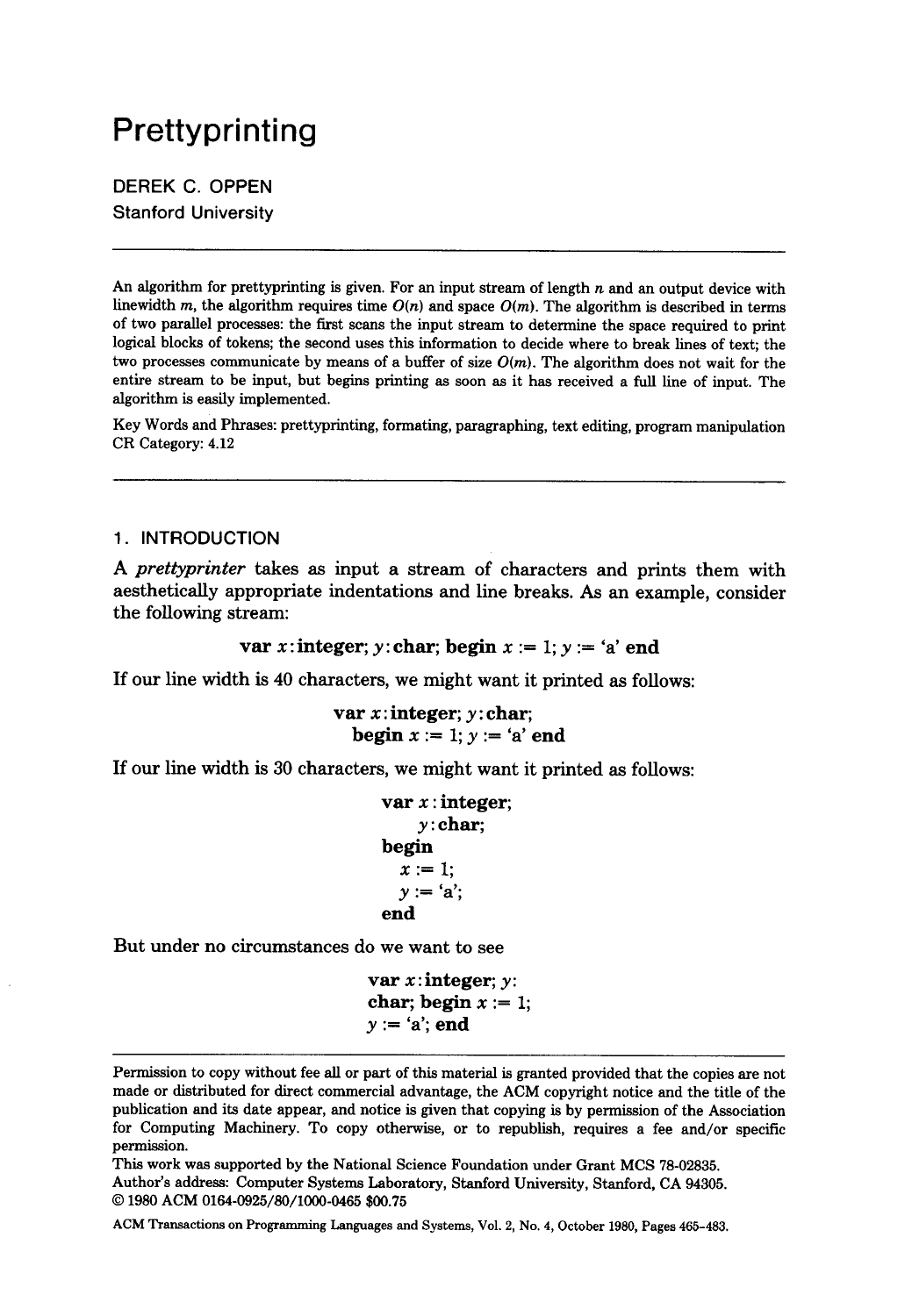Prettyprinters are common components of LISP environments, where trees or s-expressions are data objects which are interactively manipulated and have to be displayed on a screen or on the printed page. Since the main delimiters in LISP are parentheses and spaces, a LISP program or s-expression is visually intolerable unless prettyprinted. (See [2] or [3] for descriptions of some prettyprinters for LISP.)

Prettyprinters for block-structured languages appear less commonly, perhaps because "programming environments" for such languages did not exist until recently. (See the references and bibliography for descriptions of some implemented prettyprinters.) Happily, this situation is changing fast. Prettyprinters are integral components of any programming environment tool. For example, editors for block-structured languages benefit enormously from a prettyprinter-as the user interactively makes changes to his program text, the modified program is pleasingly displayed. Not only does this make it easier for the user to read his program text, but it makes it easier for him to notice such common programming errors as missing ends. Compilers should use prettyprinters to print out error messages in which program text is displayed; this would make the error much more understandable. Prettyprinters are useful in any system which prints or displays messages or other output to the user.

Prettyprinters have traditionally been implemented by rather ad hoc pieces of code directed toward specific languages. We instead give a language-independent prettyprinting algorithm. The algorithm is easy to implement and quite fast. It is not, however, as sophisticated as it might be, and certainly cannot compete with typesetting systems (such as TEX [4]) for preparing text for publication. However, it seems to strike a reasonable balance between sophistication and simplicity, and to be appropriate as a subcomponent of editors and the like.

We do not discuss in detail the question of how to interface the prettyprinter described here with any specific language. In general, the prettyprinter requires a front-end processor, which knows the syntax of the language, to handle questions about where best to break lines {that is, questions about the inherent block or indenting structure of the language) and questions such as whether blanks are redundant. We describe in Section 6 two approaches we have taken to implementing a preprocessor for prettyprinting.

#### 2. BASIC NOTIONS

The basic idea of how a prettyprinter works is well established in the folklore, and the algorithms of which the author is aware all provide roughly the same set of primitives, which the algorithm described here also provides.

A prettyprinter expects as input a stream of characters. A character may be a printable character such as "a", "3", "&", or ",", or it may be a *delimiter* such as blank, carriage-return, linefeed, or formfeed. A contiguous sequence of printable characters {that is, not delimiters) is called a *string.* The prettyprinter may break a line between strings but not within a string.

We differentiate between several types of delimiters. The first type of delimiter is the blank (carriage returns, formfeeds, and linefeeds are treated as blanks). The next two types correspond to special starting and ending delimiters for logically contiguous blocks of strings. We denote the delimiters  $\llbracket$  and  $\rrbracket$ , respec-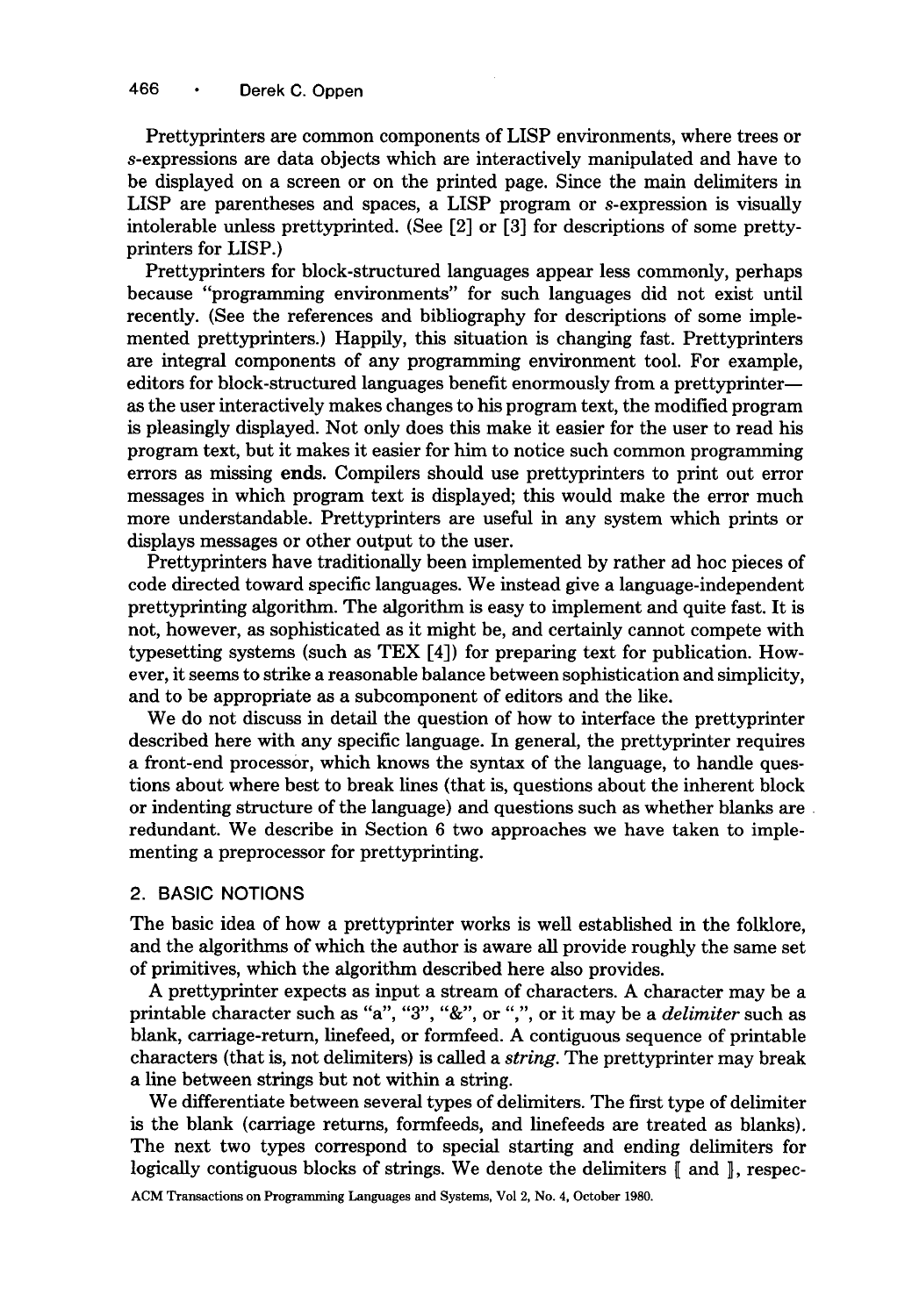tively. The algorithm will try to break onto different lines as few blocks as possible. For instance, suppose we wish to print  $f(a, b, c, d) + g(a, b, c, d)$  on a display which is only 20 characters wide. We might want this expression printed as

$$
f(a, b, c, d)
$$
  
+ g(a, b, c, d)

or as

$$
f(a, b, c, d) +
$$
  
g(a, b, c, d)

but definitely not as

$$
f(a, b, c, d) + g(a, b, c, d)
$$

We can avoid the third possibility by making  $f(a, b, c, d)$  and  $g(a, b, c, d)$ logically contiguous blocks, that is, by surrounding each by  $\parallel$  and  $\parallel$ . In fact, since this expression undoubtedly appears within some other text, we should include logical braces around the whole expression as well:

$$
\llbracket \llbracket f(a, b, c, d) \rrbracket + \llbracket g(a, b, c, d) \rrbracket \rrbracket
$$

(You might be asking at this point why the algorithm does not recognize that parentheses are delimiters and thus that  $g(a, b, c, d)$  should not be broken if possible. But the prettyprinting algorithm given here is a general-purpose algorithm providing primitives for prettyprinting and is not tailored to any particular language. The example could have been written just as easily with two begin **•..** end blocks.)

We later allow refinements to the above set of delimiters, but for the moment we describe the algorithm using just these three. We assume that the algorithm is to accept as input a "stream" of *tokens,* where a token is a string, a blank, or one of the delimiters  $\llbracket$  and  $\rrbracket$ . A *stream* is recursively defined as follows:

(1) A string is a stream.

(2) If  $s_1, \ldots, s_k$  are streams, then  $[s_1 \text{(blank)} s_2 \text{(blank)} \cdots \text{(blank)} s_k]$  is a stream.

As we see later, this definition of an "allowable" stream is a little too restrictive in practice but makes it easier to describe the basic algorithm. We make one additional assumption to simplify discussion of the space and time required by the basic algorithm: No string is of length greater than the line width of the output medium.

#### 3. AN INEFFICIENT BUT SIMPLE ALGORITHM

We first describe an algorithm which uses too much storage, but which should be fairly easy to understand. The algorithm uses functions  $scan()$  and  $print()$ .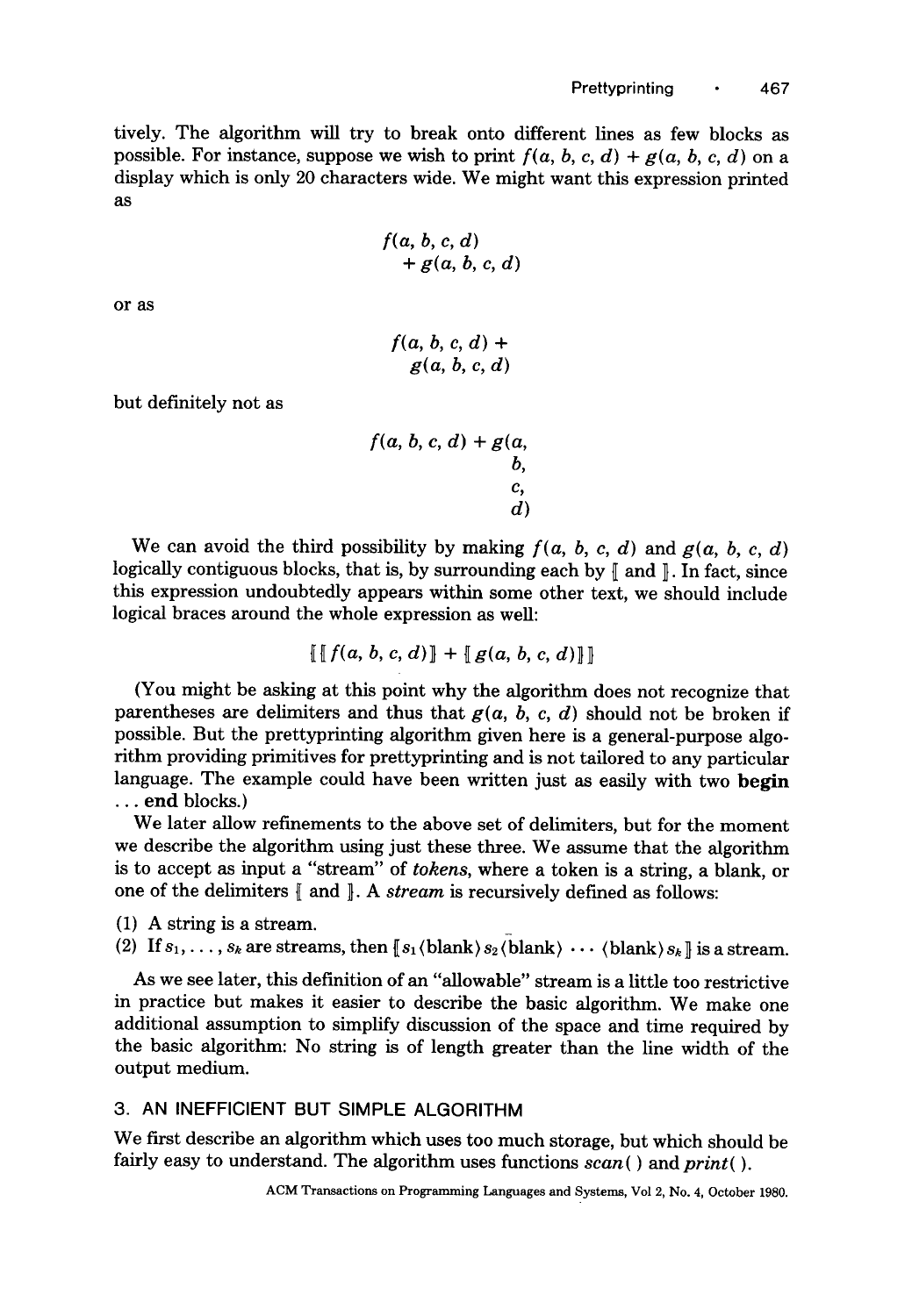The input to *scan ( )* is the stream to be prettyprinted; *scan ( )* successively adds the tokens of the stream to the right end of a buffer. Associated with each token in the buffer is an integer computed by *scan ( )* as follows. Associated with each string is the space needed to print it (the length of the string). Associated with each  $\parallel$  is the space needed to print the block it begins (the sum of the lengths of the strings in the block plus the number of blanks in the block). Associated with each  $\parallel$  is the integer 0. Associated with each blank is the amount of space needed to print the blank and the next block in the stream  $(1 +$  the length of the next block).

In order to compute these lengths,  $scan()$  must "look ahead" in the stream; it uses the buffer *stream* to store the tokens it has already seen. When *scan ( )* has computed the length  $l$  for the token  $x$  at the left end of the buffer, it calls *print(x, l)* and removes x and *l* from the buffer. The buffer is therefore a first-infirst-out buffer.

The length information associated with each token is used by *print( )* to decide how to print it. If *print*() receives a string, it prints it immediately. If *print*() receives a  $\mathbb{I}$ , it pushes the current indentation on a stack but prints nothing. If it receives a ], it pops the stack. *If print( )* receives a blank, it checks to see if the next block can fit on the present line. If so, it prints a blank; if not, it skips to a new line and indents by the indentation stored on the top of the stack plus an arbitrary offset (in this case, 2).

We describe *print(* ) first, because it is the simpler routine. It uses auxiliary functions *output(x)*, which prints x on the output device, and *indent(x)*, which starts a new line and indents x spaces, *print( )* also uses a local stack S with operations  $push()$ ,  $pop()$ , and  $top()$  (the latter returns the top of the stack without popping it). It also uses the constant *margin,* which is the line width, and a variable *space* (initially equal to *margin),* which stores the number of spaces left on the present line.

```
print(x, l):
cases 
   x: \text{string} \Rightarrow output(x); space := space - l;x: \mathbb{R} \Rightarrow push(S, space);x: \mathbb{R} \longrightarrow pop(S);x:blank \Rightarrow if l > spacethen space := top(S) - 2; indent(margin – space);
        else output(x); space := space - 1;
```
Now we are ready for *scan().* It successively receives tokens from *receive( )*  and stores each at the right of the buffer *stream.* It uses a second buffer *size* for storing the lengths associated with tokens as described above. It uses variables *left* and *right* for pointing at the left and right ends of these buffers (the buffers are assumed to be of arbitrary length). It uses a local stack S with operations *push(), pop(),* and *top(),* and a local variable x. Finally, it uses a variable *rightotal* to store the total number of spaces needed to print all elements of the buffer from *stream[l]* through *stream[right].*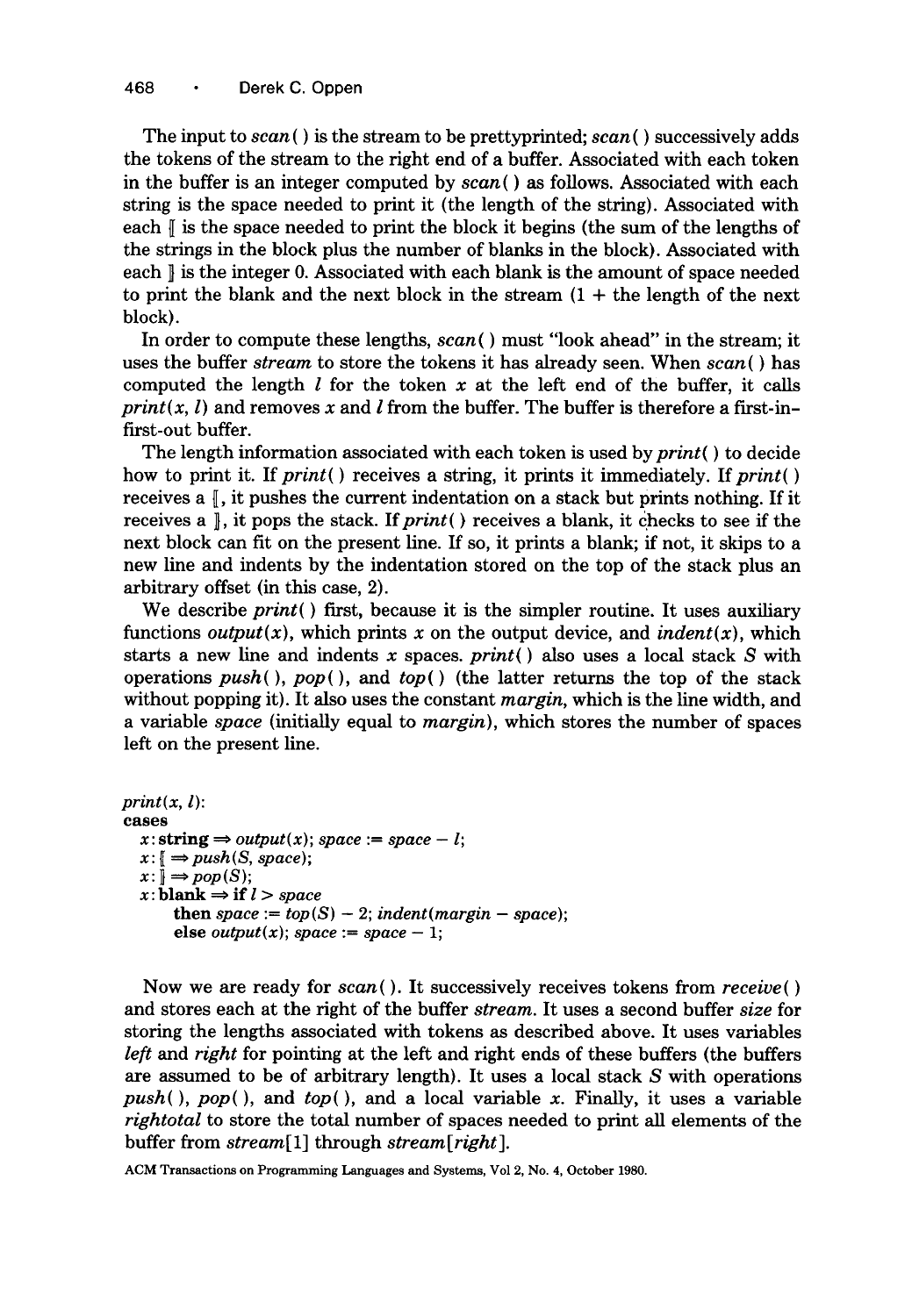```
scan( ) : local x;
forever x := receive():
  eases 
     x:eof \Rightarrow halt;
     x:\mathbb{R}\rightarrowcases S: empty \Rightarrow left := right := rightotal := 1:
               otherwise \Rightarrow right := right + 1;
       stream[right] := x;size[right] := -rightotal;push(S, right); 
     x: \mathbb{R} \rightarrowright := right + 1;stream[right] := x;size[right] := 0;x := pop(S);size[x] := right total + size[x];if stream[x]: blank then x := pop(S); size[x] := right total + size[x];
       if S: empty 
          then until left > right do 
            print(stream[left], size[left]); 
            left := left + 1;x: blank \Rightarrowright := right + 1;
       x := top(S);if stream[x]: blank then size[pop(S)] := right total + size[x];
       stream[right] := x;size[right] := - rightotal ; 
       push(S, right); 

     x:string \Rightarrow\textbf{cases } S: \textbf{empty} \Rightarrow print(x, \textit{length}(x));otherwise \Rightarrowright := right + 1;stream[right] := x;size[right] := length(x);rightotal := right total + length(x);
```
To keep track of occurrences of delimiters, *scan( )* uses the stack. If it receives a  $\parallel$ , it stores the  $\parallel$  in *stream* [*right*] and  $-{\it right}$  in *size*[*right*]; when it receives the corresponding  $\parallel$ , it computes the space needed for this block—it is (the current value of) *rightotal* +  $size[right]$ . If  $scan()$  receives a  $\parallel$ , the top of the stack is either the index of the  $\parallel$  starting the block (if the block contained no blanks) or the index of the previous blank in this block and underneath that the index of the  $\parallel$  starting the block. In the former case,  $scan()$  computes the length associated with the  $\parallel$ ; in the latter, it computes the lengths associated with the and the blank. If *scan(* ) receives a blank, the top of the stack contains either the index to the start of the block or the index to the previous blank in the block. If the latter, *scan{ )* computes the length associated with the previous blank.

A nice property of *scan( ) is* that it requires time linear in the length of the stream (as does *print()).* An undesirable property is that it also requires space linear in the length of the stream. To see this, suppose the whole stream is delimited by  $\parallel$  and  $\parallel$ . Then *scan*() will read the whole stream before it computes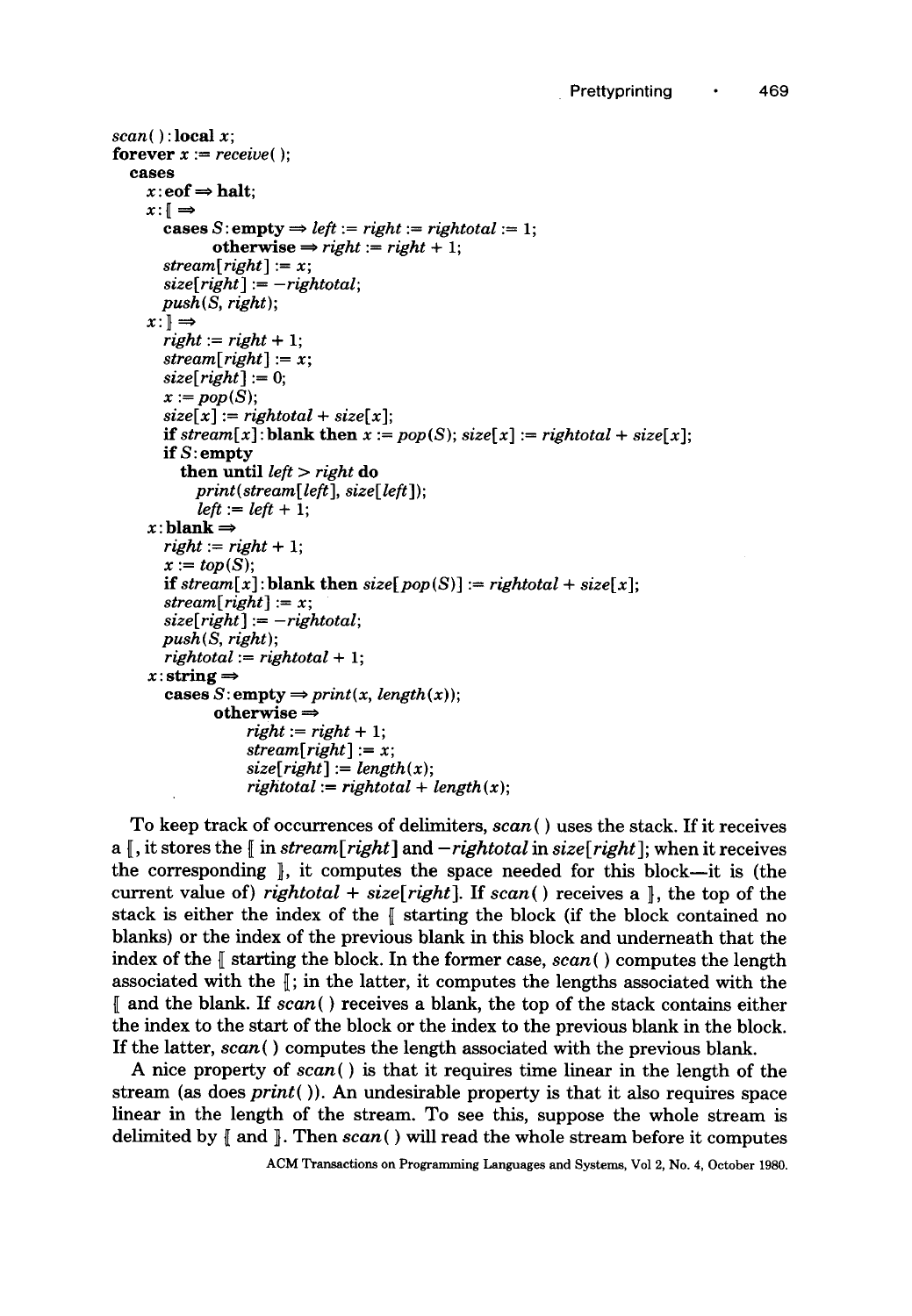the length of this block. (If all blocks are small, this may be considered an unimportant point.) Another problem with *scan( )* is that it may have to process large amounts of data before the first character can be printed. This property is undesirable in an interactive environment: we want to start printing characters as soon as possible, if only to give the user positive reinforcement.

We are now ready for the next iteration of the algorithm, which requires space  $O(m)$  rather than  $O(n)$ , that is, space which depends only on the line width of the output medium and not on the length of the input.

#### 4. AN EFFICIENT BUT LESS SIMPLE ALGORITHM

Let us consider again the roles of *scan( )* and *print().* It may be helpful to visualize them as two parallel processes communicating via the buffers *stream*  and *size. scan( )* wants to put information into the buffers on the right, while *print( )* wants to remove information from them on the left. That is, *scan( )*  wants to advance the cursor variable *right,* while *print( )* wants to advance the cursor variable *left.* 

The problem is that *print()* cannot use *stream[left]* until *size[left]* has a positive value. In the algorithm given in the previous section, if *stream[left]* is a [ or a blank, *scan( ) will* not fill in *size[left]* until it has seen the corresponding ] or next corresponding blank, and this holds up *print( )* unnecessarily. Since there can only be m characters on a line, it is not necessary for *scan ( )* to compute an exact value for *size[left] if size[left]* is going to be greater than m. As soon as *scan{ )* knows that *size[left]* must be greater than m, it may as well make *size*[*left*] equal to  $\infty$ . That is, as soon as the sum of the lengths of strings plus the number of blanks between *left* and *right* in *stream* exceeds m, we can let *print( )*  advance.

Thus, *scan( )* and *print( )* need not get too far apart in accessing the buffers. Allowing for the fact that *stream* stores occurrences of [ and ] as well as strings and blanks, *right - left* need never exceed 3m. Hence our buffer size can be linear in  $m$ , and we never need look ahead more than  $3m$  tokens before being able to print *something.* 

In fact, we can do even better. At any moment, *print( )* has printed zero or more characters on a line. All it needs to know in order to make a decision on how to print the next block in the stream is whether or not the block can fit in the remaining space on the line. Consequently, we do not have to test whether the space required by the elements of *stream* between *left* and *right* exceeds m, but rather whether or not it exceeds the present value of *space--the* variable used in *print( )* to store the number of spaces remaining on the present line.

We are now ready to describe our refined algorithm. It is closely related to our previous algorithm, *print( )* remains the same. *scan( )* uses an additional variable *leftotal,* which is the total number of spaces needed to print all elements of the buffer from *stream[l]* through *stream[left]* (analogous to *rightotal* which measures from *stream[l]* through *stream[right]), popbottom ( )* removes the *bottom*  element of the stack (so our local stack is no longer a true stack--we can flush elements from its bottom). And when *scan( )* chooses to force output from the left of the stream, it does so by calling the auxiliary function *advanceleft().* We implement *stream* and *size* as two arrays of size *arraysize,* a constant equal to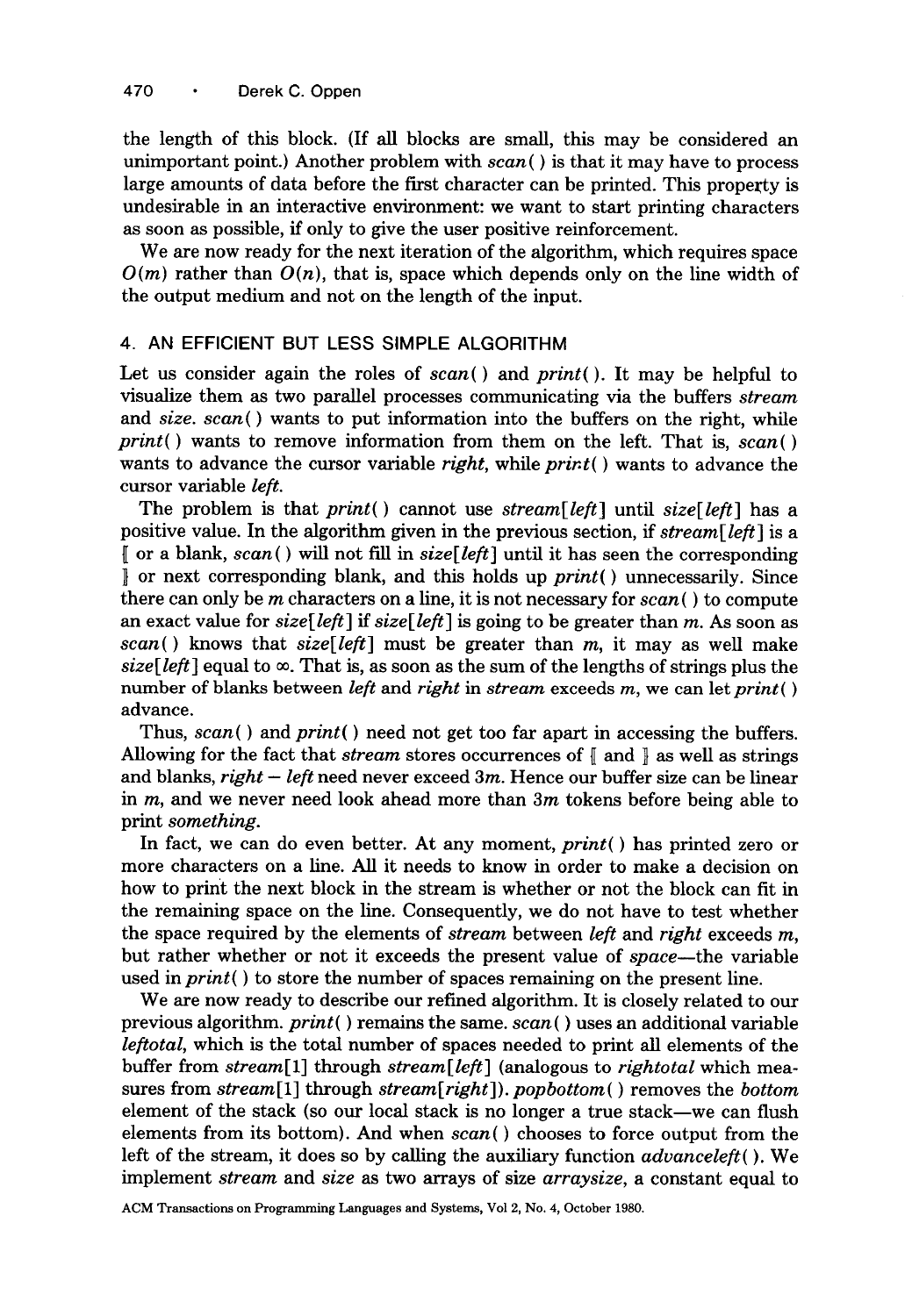3m, say. The variables *left* and *right are* initially 1, pointing to the start of the arrays.

```
scan( ) :local x; 
forever x := receive();
  cases 
    x:eof \Rightarrow halt;
    x: \Rightarrowcases S: empty \Rightarrow left := right := leftotal := rightotal := 1;
              otherwise \Rightarrow right := if right = arraysize then 1 else right + 1;
       stream[right] := x; 
       size[right] := -rightotal; 
       push(S, right); 
     x: \mathbb{R} \Rightarrowcases S: empty \Rightarrow print(x, 0);
              otherwise \Rightarrowright := if right = arraysize then 1 else right + 1;
                   stream[right] := x; 
                   size[right] := 0;x := pop(S);size[x] := right total + size[x];
                   if stream[x]: blank and \neg S: empty
                        then x := pop(S); size[x] := right total + size[x];
                   if S: empty then advanceleft(stream[left], size[left]); 
     x:blank \Rightarrowcases S: empty left := right := right \cdot t = 1;otherwise \Rightarrowright := if right = arraysize then 1 else right + 1;
                   x := top(S);if stream[x]: blank then size[pop(S)] := rightotal + size[x];
       stream[right] := x; 
       size[right] := - rightotal ; 
       push(S, right); 
       rightotal := rightotal + 1; 
     x:string \Rightarrowcases S: empty \Rightarrow print(x, length(x));
               otherwise \Rightarrowright := if right = arraysize then 1 else right + 1;
                   stream[right] := x; 
                   size[right] := length(x);
                   while rightotal - leftotal > space do 
                      size[popbottom( )] := 999999; 
                      advanceleft( stream[ left ], size[left]); 
advanceleft( x, l): 
if l \geq 0 then
  print(x, l);
  cases x:blank \Rightarrow leftotal := leftotal + 1;
          x: string \Rightarrow leftotal := leftotal + l;
  if left \neq right then
     left := if left = arraysize then 1 else left + 1;
     advanceleft( stream[ left ], size[left]);
```
We have implemented the buffers in the obvious way as ring buffers, *print( )*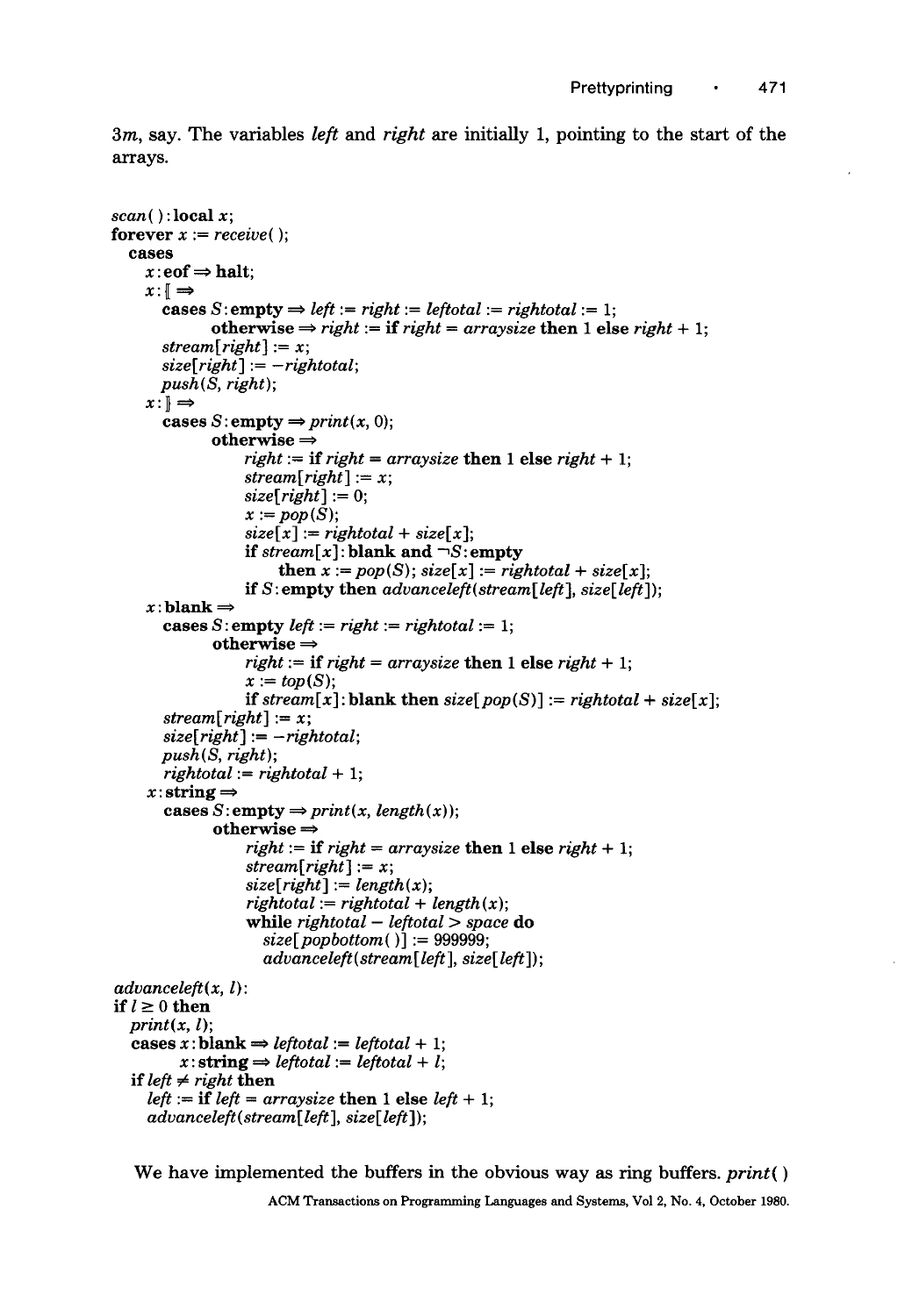follows *scan( )* around the buffers (that is, *left* follows *right),* and as long as the size of the buffers is at least 3m, *scan( ) will* not overtake *print().* 

All that remains is to describe how to implement the local stack S. One way is to implement it also as an array of size *arraysize,* with indexing variables *top and bottom* initially equal to 1, and a Boolean variable *stackempty* initially set to true. We implement the test *S:empty* as a test on the value of *stackempty* and the other stack operations as follows:

```
push(S, x):
if stackempty 
  then stackempty := false 
  else top := if top = arraysize then 1 else top + 1;
S[top] := x;pop(S):local x;
x := S[top];
if bottom = top 
  then stackempty := true 
  else top := if top = 1 then arraysize else top - 1;
return x; 
top(S): return S[top];
popbottom(S) : local x; 
x := S[bottom];
if bottom = top 
  then stackempty := true 
  else bottom := if bottom = arraysize then 1 else bottom + 1;
return x;
```
### 5. MODIFICATIONS TO THE BASIC ALGORITHM

The algorithm actually implemented by the author is somewhat more sophisticated. The complete algorithm is given in the appendix.

There is one major deficiency in the set of delimiters we chose, and that is that the delimiter *blank* is not subtle enough. It needs at least three associated parameters.

First, we want a variable offset associated with each blank instead of the constant offset 2 used in the algorithm. This allows us to have, for example, the following:

| ${\bf cases}\,1$ . |    |  |  |  |
|--------------------|----|--|--|--|
|                    | 2: |  |  |  |
|                    | 3: |  |  |  |

where we have indented six characters to line up the cases. Variable offsets also allow us the option of choosing, say, either of the following ways of indenting begin.., end blocks (assuming a narrow enough line width to force breaking):

```
begin 
  x := f(x);y := f(y);end;
```
ACM Transactions on Programming Languages and Systems, Vol 2, No. 4, October 1980.

 $\ddot{\phantom{a}}$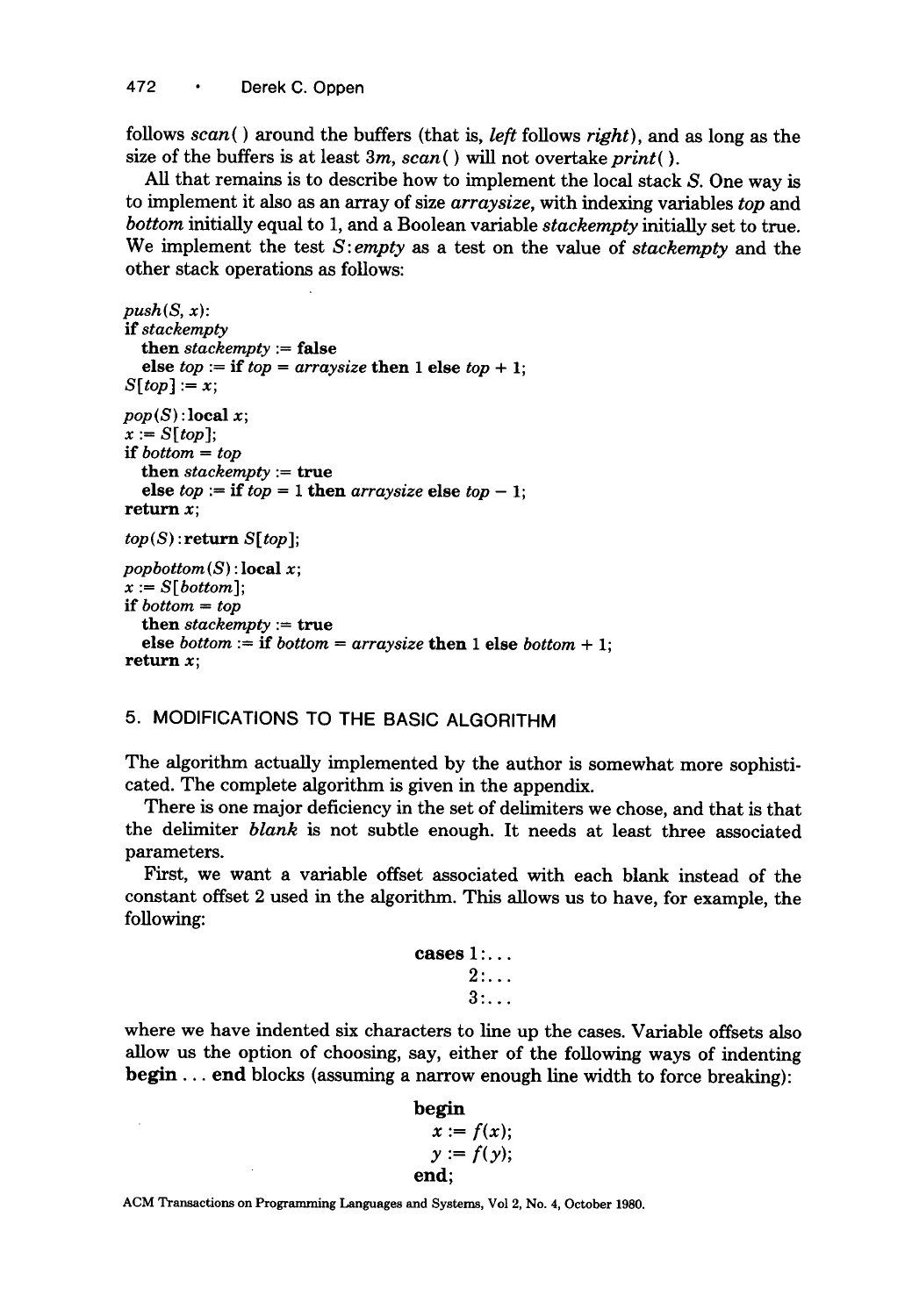begin  $x := f(x)$ ;  $y := f(y);$ end;

Second, we want to differentiate between two types of blanks, which we call *consistent* and *inconsistent* blanks. If a block cannot fit on a line, and the blanks in the block are *consistent* blanks, then each subblock of the block will be placed on a new line. If the blanks in the block are *inconsistent,* then a new line will be forced only if necessary. The reason for this differentiation is that we may prefer

| begin        |            |
|--------------|------------|
| $x := f(x);$ |            |
| $y := f(y);$ |            |
| $z := f(z);$ |            |
|              | $w:=f(w);$ |
| end:         |            |

 $x := f(x); y := f(y);$  $z := f(z); w := f(w);$ 

to

but prefer

to

|              |  | a, b, c, d; |
|--------------|--|-------------|
| locals $x$ , |  |             |

locals  $x, y, z, w$ ,

begin

end;

```
Y, 
Z, 
W, 
a, 
b, 
C, 
d;
```
(assuming again that the line width is sufficiently narrow to force breaking). That is, for begin... end blocks we may prefer consistent breaking, but for declaration lists we may prefer inconsistent breaking.

Finally, we want to be able to parameterize the length of each blank. A blank of length zero (that is, an invisible blank) is useful when one wants to insert a possible line break but print nothing otherwise.

There is one other major modification that the author has found useful, especially if this prettyprinter is used as the output device for an unparser. Consider the following stream for printing out  $f(g(x, y))$ :

 $\|f(\|g(x, \langle \text{blank}\rangle y)\| \langle \text{blank}\rangle)\|$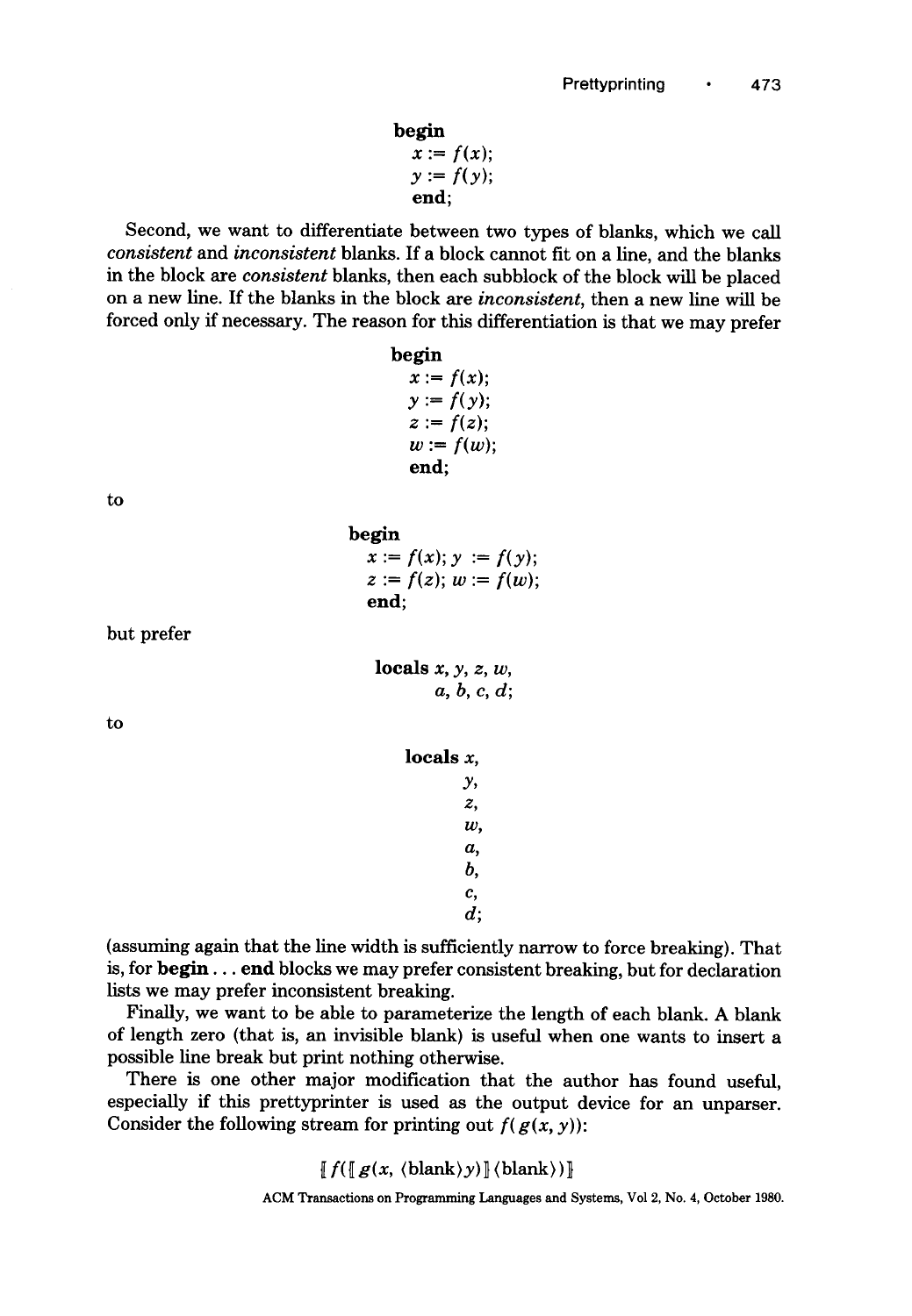This may result in the following output:

$$
\int\limits_{1}^{x} (g(x, y))
$$

given appropriate line width and parameters to the delimiters. We might instead prefer

$$
\frac{f(g(x, y))}{y)}
$$

even though the first is correct according to the algorithm (since it breaks fewer logical blocks). We could try to stop a line break from occurring between the right parentheses by sending the stream

$$
\llbracket f(\llbracket g(x, \langle blank \rangle y) \rrbracket) \rrbracket
$$

that is, by deleting the (blank) between the parentheses. But this violates the assumptions given in Section 2 on what constitutes a legal stream. The algorithm in the appendix tries to handle in a reasonable fashion any sequence of tokens (ff the stream satisfies the assumptions given in Section 2, the output is the same as given by the basic algorithms). It does assume, however, that occurrences of  $\parallel$  and  $\parallel$  are balanced and that the stream begins with a  $\parallel$  (for correct initialization). In particular, it effectively changes (dynamically) each occurrence of  $\sqrt{\frac{2\pi}{n}}$ into (string) ].

## 6. A PREPROCESSOR FOR PRETTYPRINTING

Let us briefly consider the question of how to tailor the prettyprinter to some specific language.

The simplest way is to drive the prettyprinter directly from the parse tree produced by a parser or the parsing component of a compiler. Typically, this component first translates the program (a stream of text) into a tree. For instance, if the grammar for the language contains the production

 $\langle \text{term} \rangle \rightarrow \langle \text{subterm} \rangle \langle \text{operator} \rangle$  (subterm)

the parser may generate, when parsing  $a + b$ , the subtree consisting of a node with three successors: the subtrees corresponding to  $a, +$ , and b. The preprocessor to the prettyprinter then walks this tree in what might be called a "recursive descent unparse." For instance, when faced with our example tree for  $a + b$ , the unparser may first generate a  $\mathbb{F}$ , recursively unparse the first subtree to generate  $a$ , generate a blank, unparse the subtree for  $+$ , generate another blank, unparse the subtree for  $b$ , and finally generate a closing  $\|$ .

Driving the prettyprinter from the parse tree is relatively straightforward, especially in languages such as LISP where the program *is* a tree. A disadvantage of waiting for the parse tree to be constructed is that prettyprinting is no longer on-line: the whole program must be parsed before prettyprinting can begin. In many situations this is no disadvantage.

Notice that this method makes automatic use of the scanner of the parser to resolve all questions such as whether there are redundant blanks. This is, of course, a double-edged sword; the scanner component of many parsers also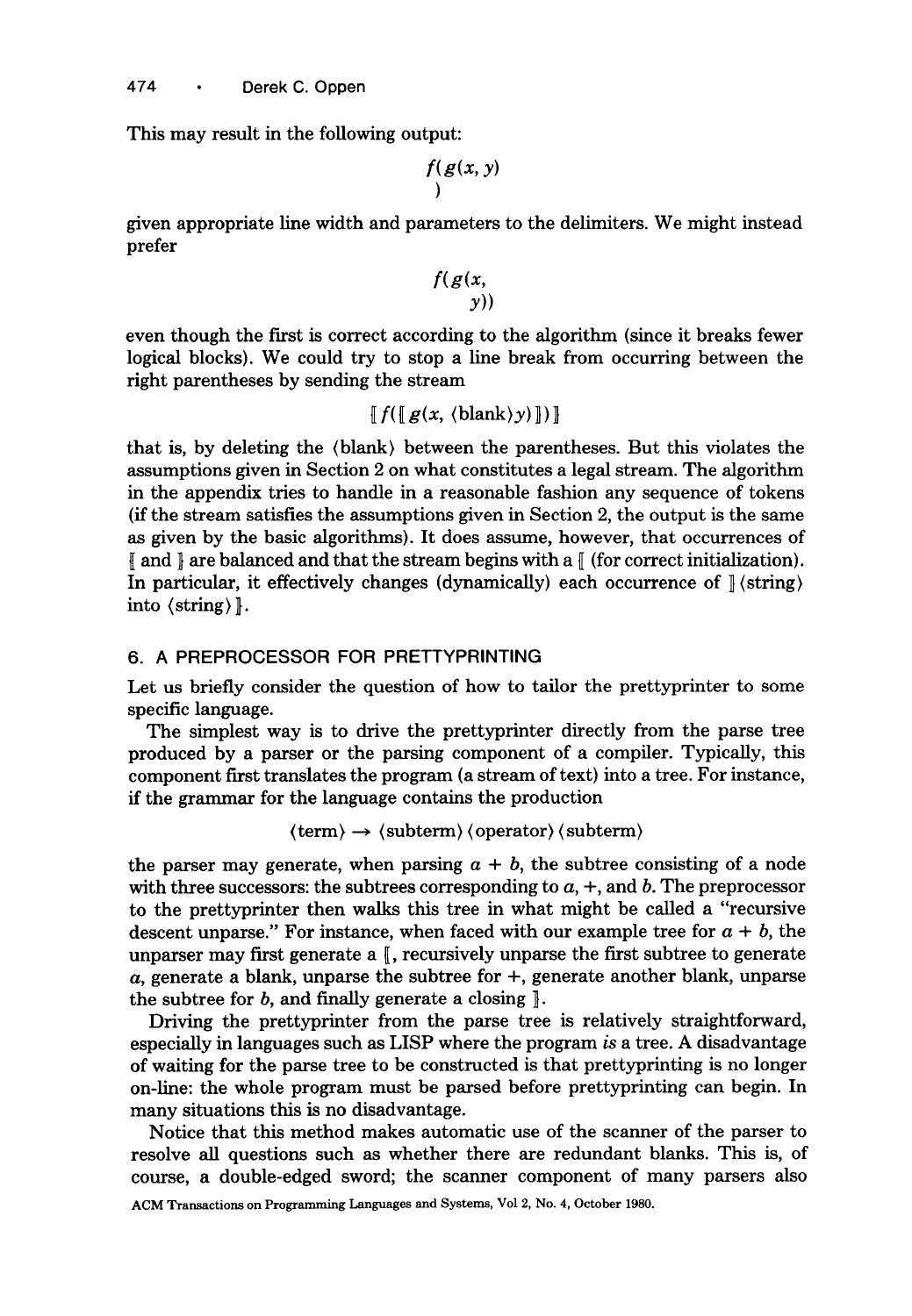deletes useful information (such as comments). We must modify the scanner to pass this information on and modify the parse tree to save the information.

We have used this "unparsing" approach to write a prettyprinter for formulas produced by the Stanford PASCAL Verifier {with Wolf Polak) and for MESA (with Steve Wood).

Another approach we have used also makes use of a scanner and a parser for a language, but uses the parser to drive the prettyprinter directly, without using the parse tree. For instance, if we use a recursive descent parser, we can add code to the syntax routines of the parser to transmit to the prettyprinter the delimiters  $\mathcal{L}$ , (blank), and  $\mathcal{L}$ , and the other tokens.

If we are using a table-driven parser whose semantic routines are called bottomup, we can use a slightly different approach. First, notice that the information needed by the prettyprinter can often conveniently be represented directly in the grammar; for instance, in our example production above,

 $\langle \text{term} \rangle \rightarrow \| \langle \text{subterm} \rangle \langle \text{blank} \rangle \langle \text{operator} \rangle \langle \text{blank} \rangle \langle \text{subterm} \rangle \|$ 

Suppose we are using a parser generator (to generate a table-driven parser). We modify the grammar of the language to contain prettyprinting information as above, where  $\mathbb{I}$ , (blank), and  $\mathbb{I}$  are nonterminals mapping only to the empty string. The semantic routines associated with these nonterminals transmit, respectively,  $\mathbb{I}$ , (blank), and  $\mathbb{I}$  to the prettyprinter. The other semantic routines transmit to the prettyprinter the other tokens in the stream. Because table-driven parsers typically call their semantic routines in a bottom-up fashion, we may have to modify the grammar slightly to ensure that tokens are sent to the prettyprinter in the correct order. For instance, consider the production

 $\langle \text{block} \rangle \rightarrow \text{begin}$  (statementlist) end

We do not want the semantic routine associated with (statementlist) to be called before the semantic routine for (block), because we do not want the tokens corresponding to (statementlist) to be printed before the begin is printed. We can Correct this by changing this production to

> $\langle \text{block} \rangle \rightarrow \langle \text{begin} \rangle \langle \text{statementlist} \rangle \text{end}$  $\langle$ begin $\rangle \rightarrow$  begin

so that the semantic routine corresponding to begin will be called (and "begin" will be printed) before the semantic routine for (statementlist).

The advantage of this variant is that it is very clean—the prettyprinting information for the language is represented in the grammar instead of being buried in the code. The disadvantage is that the tables for the parser may grow because of the additional productions. (The impact of this can be lessened to acceptable levels by not having explicit nonterminals for  $\parallel$ , (blank), or  $\parallel$ , but adding code to the semantic routines for the other nonterminals to drive the prettyprinter directly. For instance, the semantic routine corresponding to the nonterminal (begin) above could emit the three tokens  $[$ , "begin", and (blank).)

A prettyprinter for MESA has been implemented in this fashion by Philip Karlton and the author.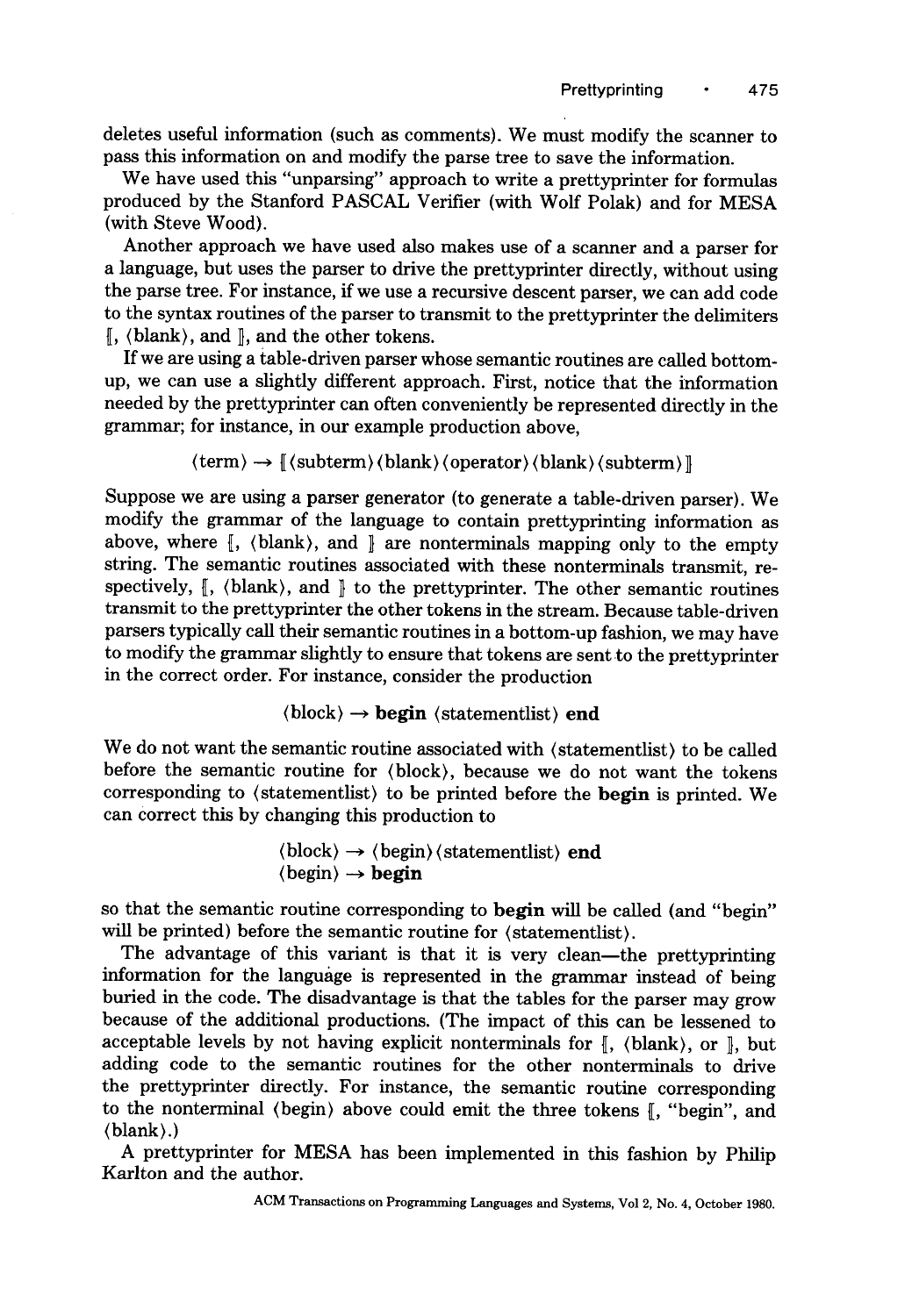# 7. OTHER PRETTYPRINTERS

The references give pointers to some of the existing literature on prettyprinters for specific languages. There is little literature on the actual algorithms used for prettyprinting. The following are some exceptions. As before, n denotes the length of the input stream and  $m$  denotes the line width of the output device.

Goldstein [2] describes various ways of implementing prettyprinters for LISP and gives several algorithms requiring  $O(n)$  time and  $O(n)$  space. Dick Waters (private communication) independently discovered the observations given here on how much lookahead is required; he has implemented a prettyprinter for LISP which requires  $O(mn)$  time and  $O(m)$  space. Greg Nelson (private communication) has a prettyprinting algorithm which requires  $O(m)$  space and  $O(n)$  time. Jim Morris (private communication) has an algorithm which, like the one described here, conceptually consists of two parallel processors; it requires *O(m)*  space and *O(mn)* time. Hearn and Norman [3] have independently discovered a similar method; their description is informal and their analysis assumes that line width is constant, but if line width is assumed to be  $m$ , their algorithm appears to have the same bounds as Morris' algorithm.

### 8. IN CONCLUSION

The primitives described in the previous sections seem satisfactory for most purposes. Of course, they are not perfect. For instance, we do not allow offsets which are a function of the next block in the stream. Thus, we may get

```
cases 1 :... 
      2:...3:if x = 1then x := f(x)else x := g(x);
```
where we might have preferred to indent the cases slightly less, if we knew that this would allow the if... then.., else statement to fit on one line as follows:

```
cases 
  1:...2:...3: if x = 1 then x := f(x) else x := g(x);
```
Another deficiency of the algorithm is that it can do nothing if there is not room on the line for a string. This might happen if we have indented  $k$  spaces and want to print a string of size greater than  $margin - k$ . The author does not know of any simple and graceful way to solve this problem; two crude solutions are to just wrap around the screen or else forcibly to reduce the indentation just enough to right justify the offending string.

This deficiency illustrates a general drawback of the algorithm--it does only constant space (one line width) lookahead, and its logic is not as sophisticated as it might be. However, we believe that the algorithm with its optional modifications strikes the right balance between simplicity and speed on one hand, and sophistication on the other, to be useful in the applications envisaged. It is perhaps worth repeating one desirable feature of the algorithm—it starts printing more or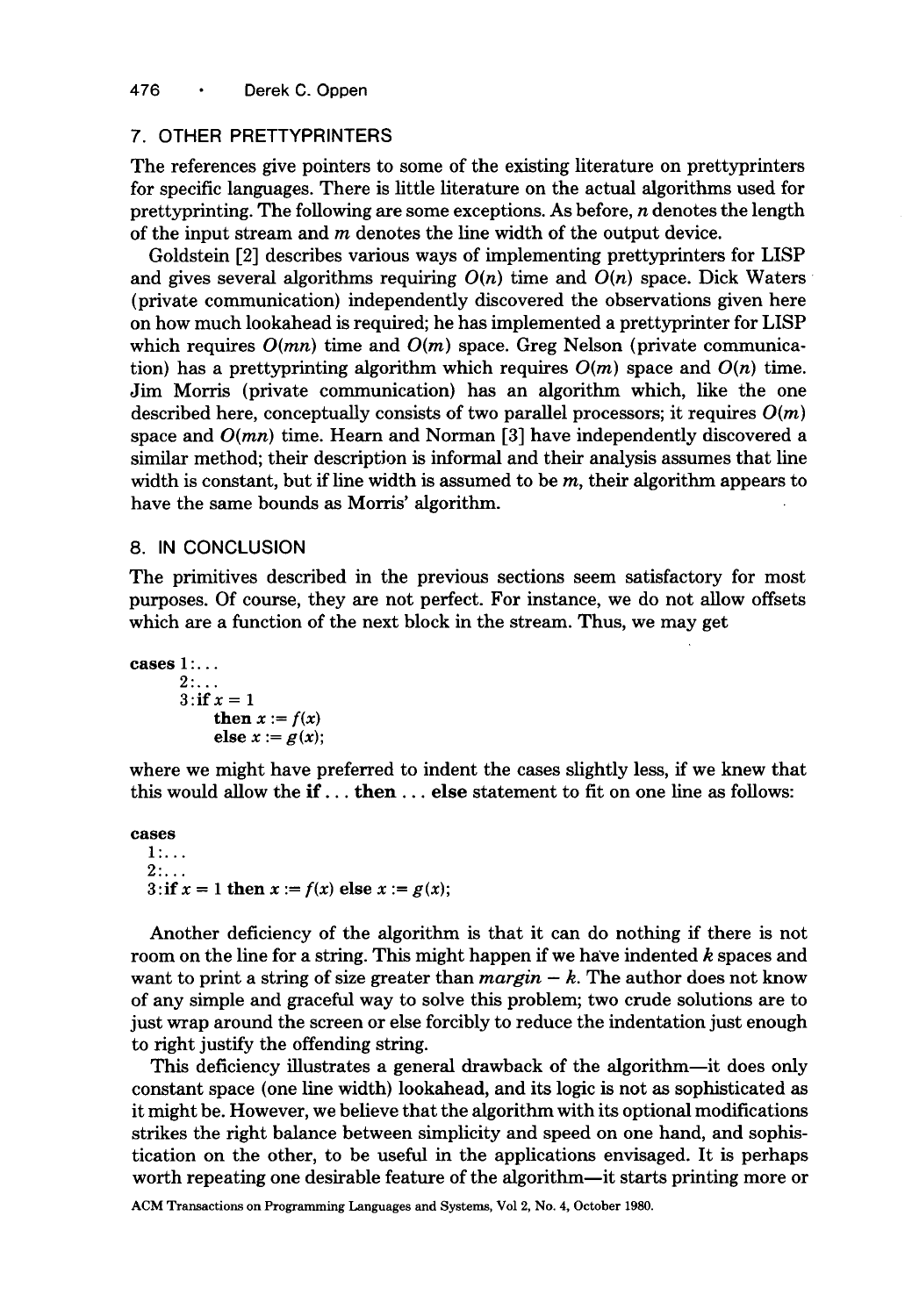less as soon as it has received a full line of input, and printing never lags more than a full line behind the input routine. This we consider an important point in "human engineering." It is also important as more systems begin to take advantage of the notion of "delayed evaluation," where parts of expressions may be output before the entire expression is computed.

# APPENDIX

The following is the augmented prettyprinting algorithm implemented by Philip Karlton and the author in MESA (see [1]). Some details have been left out concerning input/output and memory allocation. Comments are preceded by two dashes; numbers are either in octal or in binary (if followed by "B").

The prettyprinter receives tokens which are records of various types. A token of type "string" contains a string. A token of type "break" denotes an optional line break; if the prettyprinter outputs a line break, it indents "offset" spaces relative to the indentation of the enclosing block; otherwise it outputs "blank-Space" blanks; these values are defaulted to 0 and 1, respectively. Tokens of type "begin" and "end" correspond to our [ and ], except that the type of breaks is associated with the "begin" rather than with the break itself (the type is defaulted to "inconsistent"), and an offset value may be associated with the "begin" (the offset applies to the whole block and is defaulted to 2). A token of type "eof" initiates cleanup. Finally, a "linebreak" is a distinguished instance of "break" which forces a line break (by setting "blankSpace" to be a very large integer).

```
PrettyPrint: DEFINITIONS = 
  BEGIN 
-- types 
  TokenType: TYPE = {string, break, begin, end, eof};Token: TYPE = RECORD[ 
    SELECT type: TokenType FROM 
      string \Rightarrow [string: string],break \Rightarrow [
         blankSpace: [0. \text{MaxBlanks}] \leftarrow 1, -- number of spaces per blank
         offset: [0, .31] \leftarrow 0], -- indent for overflow lines
       begin \Rightarrow [
         offset: [0, 127] \leftarrow 2, -- indent for this group
         breakType: Breaks \leftarrow inconsistent], -- default "inconsistent"
      end \Rightarrow NULL,eof \Rightarrow NULL,
      ENDCASE]; 
  MaxBlanks: CARDINAL = 127:
  Breaks: TYPE = {consistent, inconsistent};
  LineBreak: break Token = [break[blankSpace: MaxBlanks]]; 
  END. 
PrettyPrinter: PROGRAM 
  EXPORTS PrettyPrint = 
  BEGIN 
  margin, space: INTEGER; 
 left, right: INTEGER; 
  token: DESCRIPTOR FOR ARRAY OF Token \leftarrow DESCRIPTOR[NIL, 0];
 size: DESCRIPTOR FOR ARRAY OF INTEGER \leftarrow DESCRIPTOR[NIL, 0];
 leftTotal, rightTotal: INTEGER;
```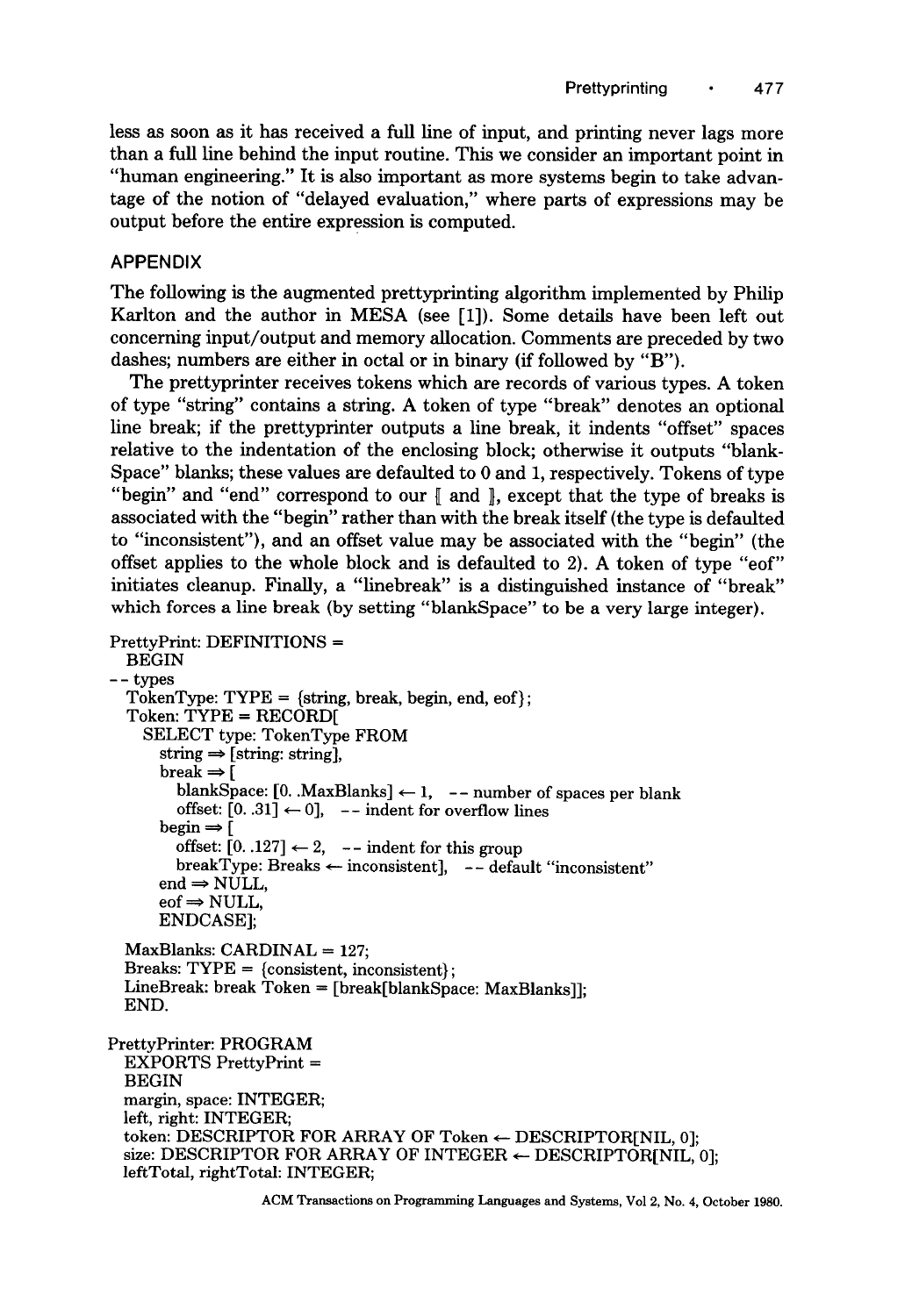478 · Derek C. Oppen

```
sizeInfinity: INTEGER = 77777B;
scanStack: DESCRIPTOR FOR ARRAY OF INTEGER \leftarrow DESCRIPTOR[NIL, 0];
scanStackEmpty: BOOLEAN; 
top, bottom: CARDINAL; 
printStack: PrintStack \leftarrow CreatePrintStack[63];PrettyPrintInit: PROCEDURE[lineWidth: CARDINAL \leftarrow 75] =BEGIN 
  n: CARDINAL; 
  space \leftarrow margin \leftarrow lineWidth;n \leftarrow 3*margin;\text{top} \leftarrow \text{bottom} \leftarrow 0;
  scanStackEmpty \leftarrow TRUE;token \leftarrow Memory.Get[n*SIZE[Token], n];
  size \leftarrow Memory.Get[n*SIZE[INTEGER], n];
  scanStack \leftarrow Memory.Get[n*SIZE[CARDINAL], n];END; 
PrettyPrint: PROCEDURE[tkn: Token] = 
  BEGIN 
  WITH t: tkn SELECT FROM
     \text{eof} \RightarrowBEGIN 
       IF ~scanStackEmpty THEN 
         BEGIN 
         CheckStack[0]; 
         AdvanceLeft[token[left], size[left]]; 
         END; 
       Indent[0]; 
       Memory.Free[BASE[token]I; 
       Memory.Free[BASE[size]]; 
       Memory.Free[BASE[scanStack]]; 
       END; 
    begin \RightarrowBEGIN 
       IF scanStackEmpty THEN 
         BEGIN 
         leftTotal \leftarrow rightTotal \leftarrow 1;left \leftarrow right \leftarrow 0;
         END 
      ELSE AdvanceRight[ ]; 
       token[right] \leftarrow t;
       size[right] \leftarrow - rightTotal:
       ScanPush[right]; 
      END; 
    end \RightarrowBEGIN 
      IF scanStackEmpty THEN Print[t, 0]ELSE
         BEGIN 
         AdvanceRight[ ]; 
         token[right] \leftarrow t;
         size[right] \leftarrow -1;ScanPush[right]; 
         END; 
       END;
```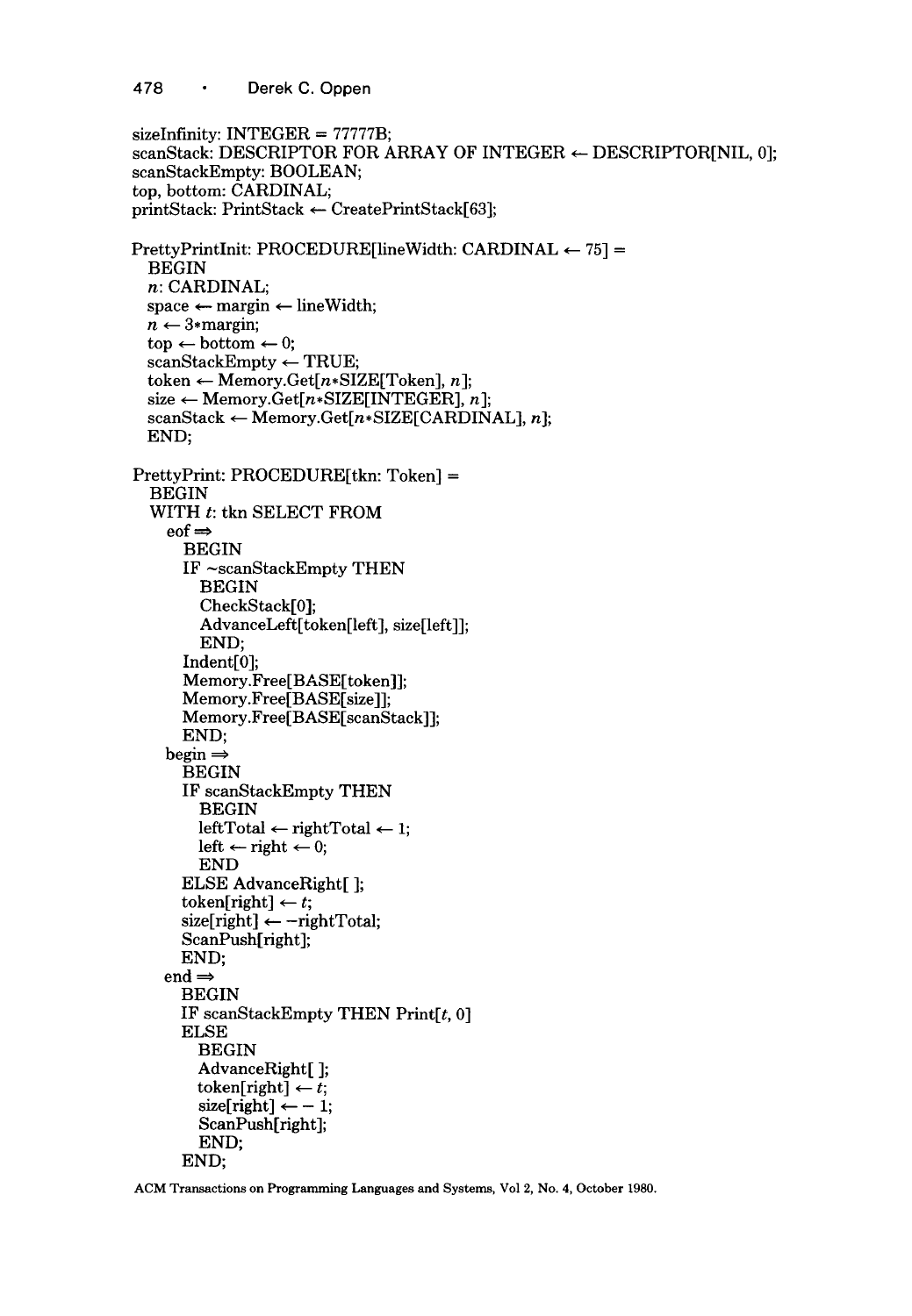```
break \RightarrowBEGIN 
      IF scanStackEmpty THEN 
         BEGIN 
         leftTotal \leftarrow rightTotal \leftarrow 1;
        left \leftarrow right \leftarrow 0;
         END 
      ELSE AdvanceRight[ ]; 
      CheckStack[0]; 
      ScanPush[right]; 
      token[right] \leftarrow t;size[right] \leftarrow - rightTotal;rightTotal \leftarrow rightTotal + t. blankSpace;END; 
    string \RightarrowBEGIN 
      IF scanStackEmpty THEN Print[t, t]length]
      ELSE 
         BEGIN 
         AdvanceRight[ ]; 
         token[right] \leftarrow t;size[right] \leftarrow t.length;
         rightTotal \leftarrow rightTotal + t.length;
         CheckStream[ ]; 
         END; 
       END; 
    ENDCASE; 
  END; 
CheckStream: PROCEDURE =
  BEGIN 
  IF rightTotal - leftTotal > space THEN 
    BEGIN 
    IF -scanStackEmpty THEN 
       IF left = scanStack[bottom] THEN 
         size[ScanPopBottom[] \leftarrow sizeInfinity;
    AdvanceLeft[token[left], size[left]]; 
    IF \sim(left = right) THEN CheckStream[];
    END; 
  END; 
ScanPush: PROCEDURE[x: \text{CARDINAL}] =BEGIN 
  IF scanStackEmpty THEN scanStackEmpty \leftarrow FALSE
  ELSE 
    BEGIN 
    top \leftarrow (top + 1) \text{ MOD LENGTH}[scanStack];
    IF top = bottom THEN ERROR ScanStackFuU; 
    END; 
  scanStack[top] \leftarrow x;END; 
ScanPop: PROCEDURE RETURNS[x: CARDINAL] =BEGIN
  IF scanStackEmpty THEN ERROR ScanStackEmpty; 
  x \leftarrow \text{scanStack}[\text{top}];IF top = bottom THEN scanStackEmpty \leftarrow TRUE
```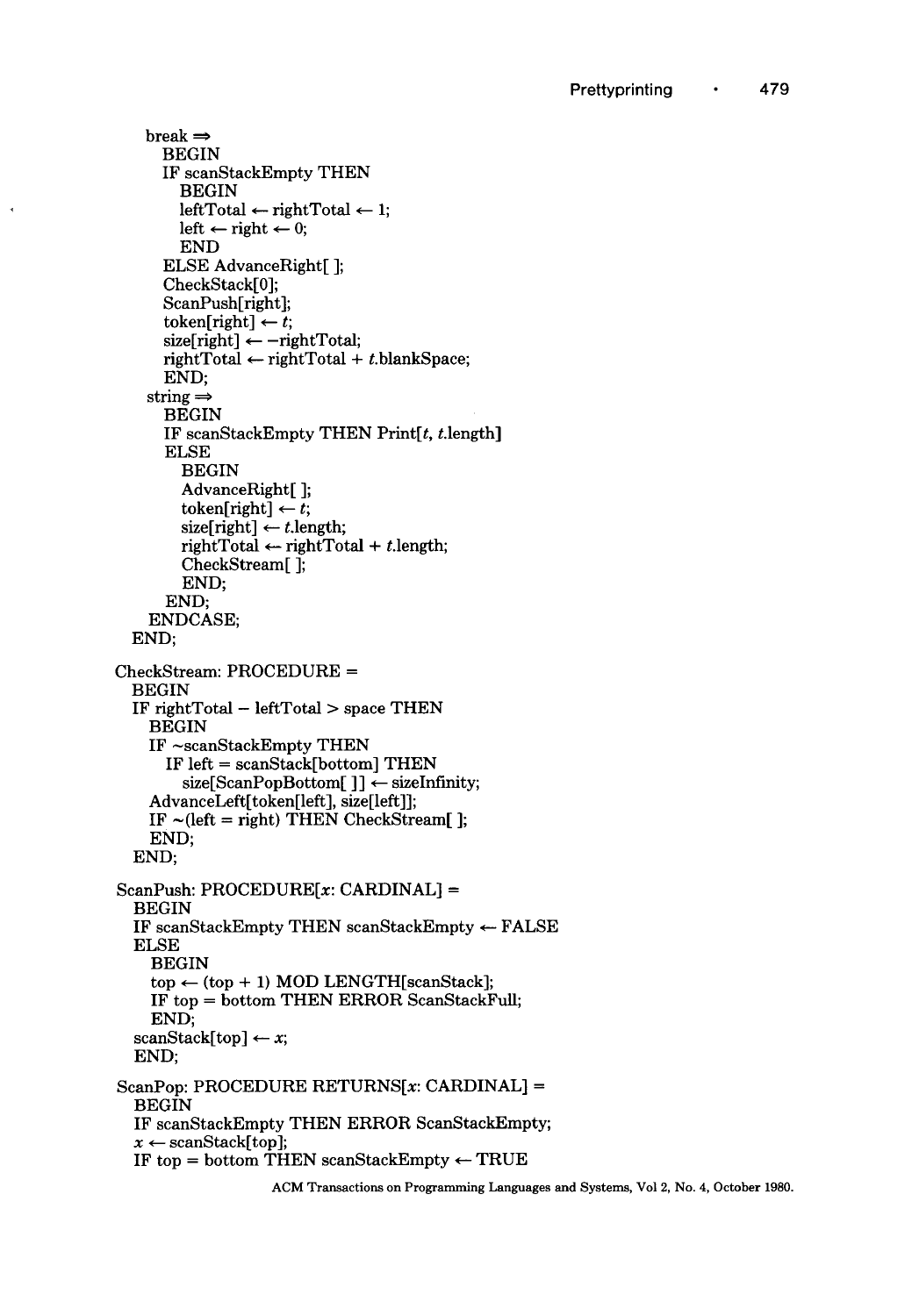```
ELSE top \leftarrow (top + LENGTH[scanStack] - 1) MOD LENGTH[scanStack];
  END; 
ScanTop: PROCEDURE RETURNS[CARDINAL] = 
  BEGIN
  IF scanStackEmpty THEN ERROR ScanStackEmpty; 
  RETURN[scanStack[top]] 
 END; 
ScanPopBottom: PROCEDURE RETURNS[x: CARDINAL] =BEGIN
  IF scanStackEmpty THEN ERROR ScanStackEmpty; 
  x \leftarrow scanStack[bottom];
  IF top = bottom THEN scanStackEmpty \leftarrow TRUE
  ELSE bottom \leftarrow (bottom + 1) MOD LENGTH[scanStack];
  END; 
AdvanceRight: PROCEDURE = 
  BEGIN 
  right \leftarrow (right + 1) MOD LENGTH[scanStack];IF right = left THEN ERROR TokenQueueFull; 
  END; 
AdvanceLeft: PROCEDURE[x:Token, l: INTEGRER] = BEGINIF l > = 0 THEN
    BEGIN 
    Print[x, l];
    WITH x SELECT FROM
      break \Rightarrow leftTotal \leftarrow leftTotal + blankSpace:
      string \Rightarrow leftTotal \leftarrow leftTotal + l;
      ENDCASE; 
    IF left \neq right THEN BEGIN
      left \leftarrow (left + 1) MOD LENGTH[scanStack];
      AdvanceLeft[token[left], size[left]]; 
      END; 
    END; 
 END; 
CheckStack: PROCEDURE[k:INTER] =BEGIN 
 x: INTEGER; 
 IF -scanStackEmpty THEN 
    BEGIN 
    x \leftarrow ScanTop[];
    WITH token[x] SELECT FROM
      begin \RightarrowIF k > 0 THEN
          BEGIN 
          size[ScanPop[ ] \leftarrow size[x] + rightTotal;CheckStack[k-1];END; 
      end \Rightarrow BEGIN size[ScanPop[]] \leftarrow 1; CheckStack[k + 1]; END;
      ENDCASE \RightarrowBEGIN 
        size[ScanPop[ ]] \leftarrow size[x] + rightTotal;IF k > 0 THEN CheckStack[k];
        END; 
    END; 
 END;
```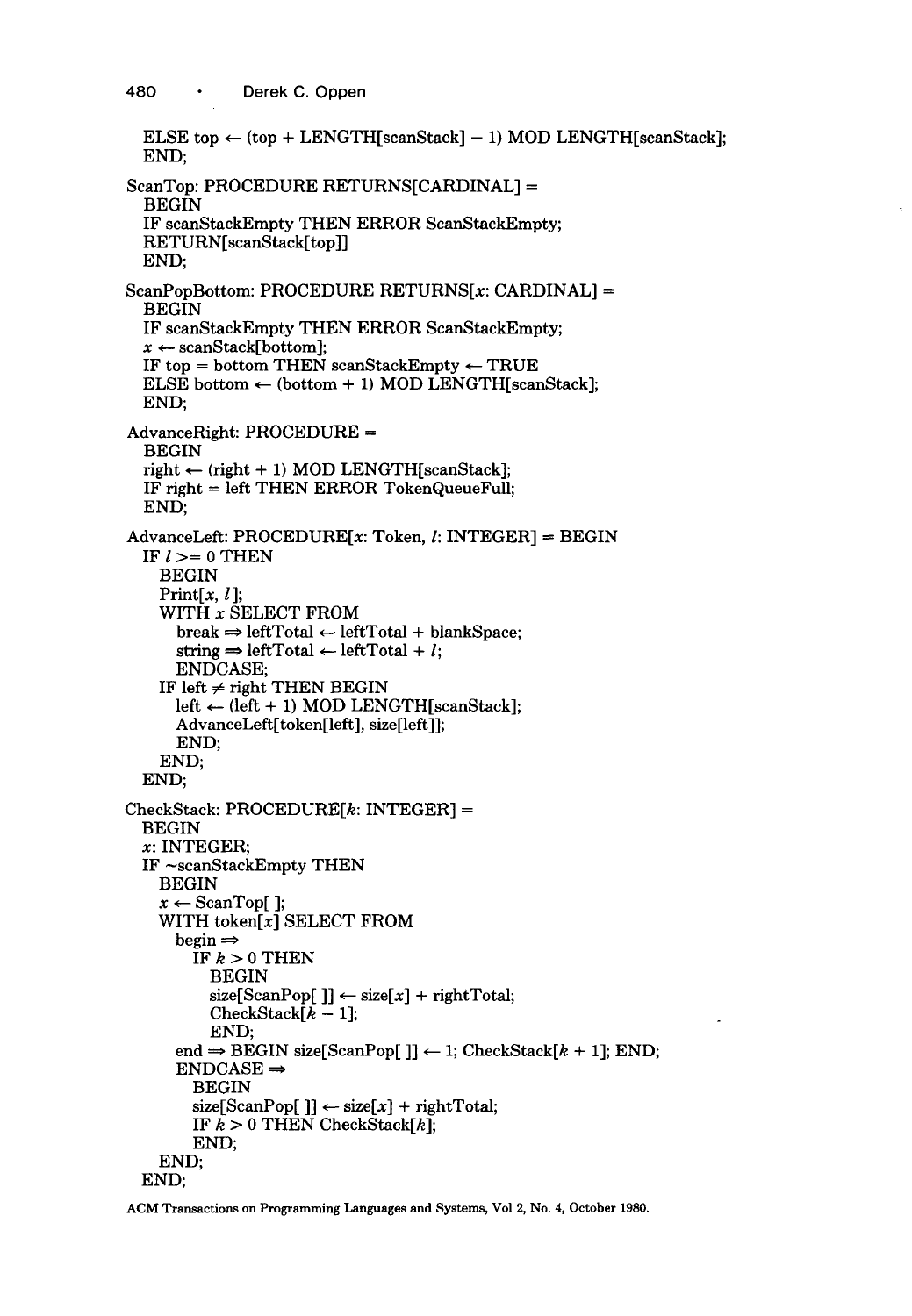PrintNewLine: PROCEDURE[amount: CARDINAL] = BEGIN PutChar[output, CR]; -- output a carriage return THROUGH [0..amount) DO PutChar[output, ' ] ENDLOOP; -- indent END; Indent: PROCEDURE[amount: CARDINAL] = BEGIN THROUGH [0..amount) DO PutChar[output, ' ] ENDLOOP; -- indent END; **--** print stack handling **--We** assume push, pop, and top are defined on the stack printStack; printStack is a **--** stack of records; each record contains two fields: the integer "offset" and a flag "break" - - (which equals "fits" if no breaks are needed (the block fits on the line), or "consistent" **--** or "inconsistent") PrintStack: TYPE = POINTER TO PrintStackObject; PrintStackObject: TYPE = RECORD[ index: CARDINAL  $\leftarrow 0$ , length: CARDINAL  $\leftarrow 0$ , items: ARRAY [0..0) OF PrintStackEntry]; PrintStackEntry: TYPE = RECORD[ offset: [0..127], break: PrintStackBreak]; PrintStackBreak: TYPE = (fits, inconsistent, consistent}; Print: PROCEDURE $[x:$  Token,  $l:$  INTEGER] = BEGIN WITH x SELECT FROM  $begin \Rightarrow$ BEGIN IF  $l >$  space THEN  $Push[$  space  $-$  offset, IF breakType = consistent THEN consistent ELSE inconsistent]] ELSE Push[[0, fits]]; END; end  $\Rightarrow$  [ ]  $\leftarrow$  Pop[ ];  $break \Rightarrow$ BEGIN SELECT Top[ ].break FROM  $fits \Rightarrow$ BEGIN  $space \leftarrow space - blankSpace;$ Indent[blankSpace]; END;  $consistent \Rightarrow$ BEGIN  $space \leftarrow Top[$  ].offset - offset; PrintNewLine[margin - space]; END; inconsistent  $\Rightarrow$ BEGIN IF  $l >$  space THEN BEGIN  $space \leftarrow Top[$  ].offset - offset; PrintNewLine[margin - space]: END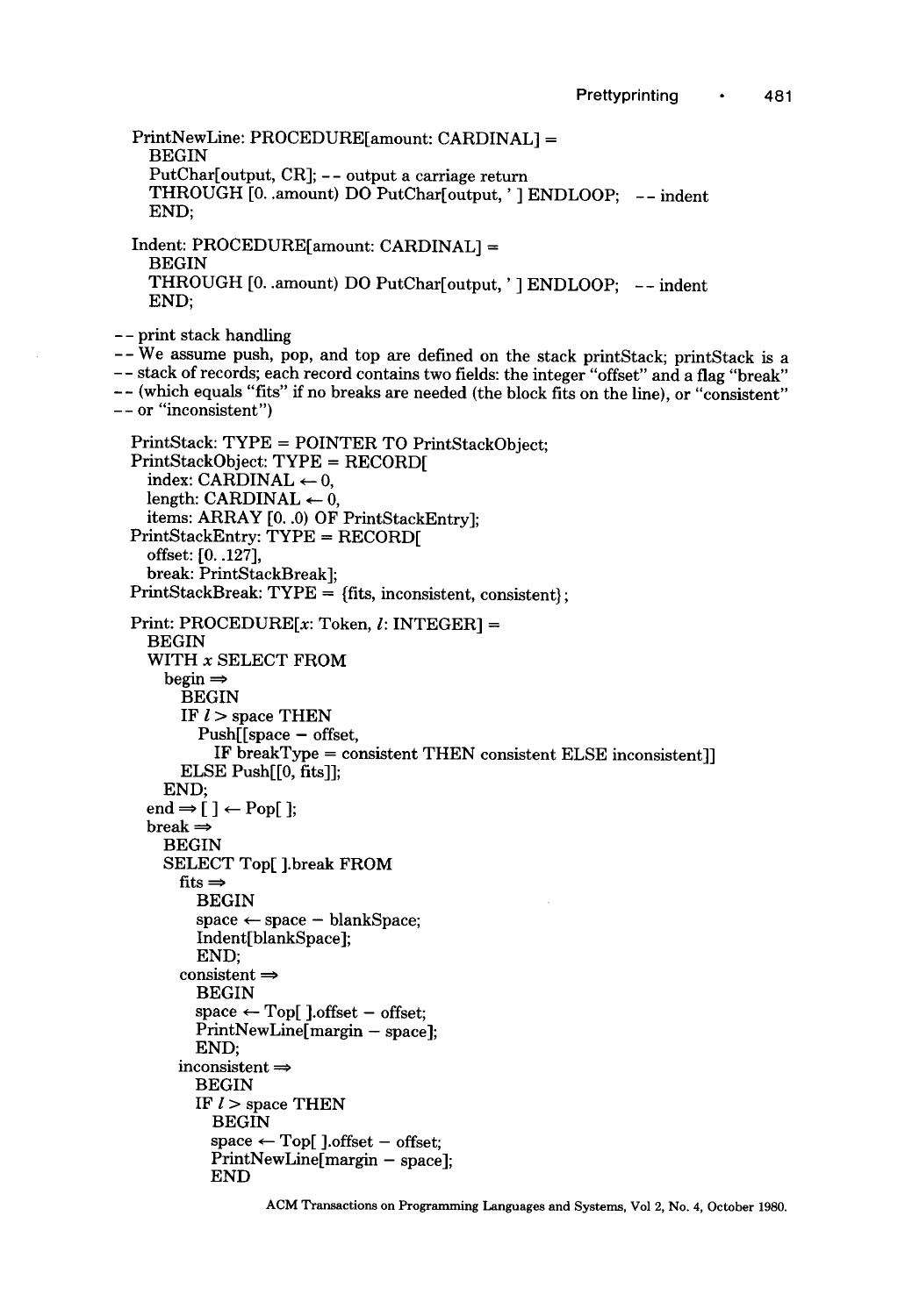```
ELSE
           BEGIN 
           space \leftarrow space - blankSpace:
           Indent[blankSpace]; 
           END; 
         END; 
       ENDCASE; 
    END; 
  string \RightarrowBEGIN 
    IF l > space THEN ERROR LineTooLong;
    space \leftarrow space - l;
    CharIO.PutString[output, string]; 
    END; 
  ENDCASE \Rightarrow ERROR;
END;
```
END.

#### ACKNOWLEDGMENTS

I am indebted to Philip Karlton, Don Knuth, Jim Morris, Greg Nelson, Wolf Polak, Ed Satterthwaite, Dick Waters, and Steve Wood for many stimulating conversations on prettyprinting.

#### **REFERENCES**

- 1. GESCHKE, C., MORRIS, J., AND SATTERTHWAITE, E. Early experience with Mesa. *Commun.ACM 20,* 8 (Aug. 1977), 540-553.
- 2. GOLDSTEIN, I. Pretty-printing, converting list to linear structure. Artificial Intelligence Laboratory Memo. No. 279, M.I.T., Cambridge, Mass., 1973.
- 3. HEARN, A.C., AND NORMAN, A.C. A one-pass prettyprinter. Rep. UUCS-79-112, University of Utah, Salt Lake City, Utah, 1979.
- 4. KNUTH, D.E. Tau epsilon chi--A system for technical text. Rep. STAN-CS-78-675, Computer Science Dep., Stanford Univ., Stanford, Calif., 1978.

**BIBLIOGRAPHY** 

CONROW, K., AND SMITH, R.G. NEATER2: A PL/I source program reformatter. *Commun. ACM 13,*  11 (Nov. 1970), 669-675.

- DONZEAU-GOUGE, V., HUET, G., KAHN, G., LANG, R., AND LEVY, J.J. A structure-oriented program editor; A first step towards computer assisted programming. Proc. Inter. Computing Symp., Antibes, 1975.
- GORDON, H. Paragraphing computer programs. M.Sc. Thesis, Univ. of Toronto, Toronto, Ontario, Canada, 1975.
- HEURAS, J., AND LEDGARD, H. An automatic formatting program for Pascal. *SIGPLAN Notices 12*  (1977), 82-84.
- HUET, G., KAHN, G., AND LANG, B. The MENTOR Program Manipulation System. Unpublished manuscript, 1978.
- JoY, W. Berkeley Pascal PXP implementation notes. Manuscript, Dep. of Electrical Engineering and Computer Science, Univ. of California, Berkeley, Calif., 1979.
- KNUTH, D.E. BLAISE--A TEX preprocessor for Pascal. To appear.
- MCKEEMAN, W. *Algorithm 268, Algol-60 reference language editor [R2]. Commun. ACM S, 11(Nov.*  1965), 667-669.

MOHILNER, P.R. Prettyprinting PASCAL programs. *SIGPLAN Notices 13,* 7 (1978), 34-40.

PETERSON, J.L. On the formatting of Pascal programs. *SIGPLAN Notices 12,* 12 (1977), 83-86.